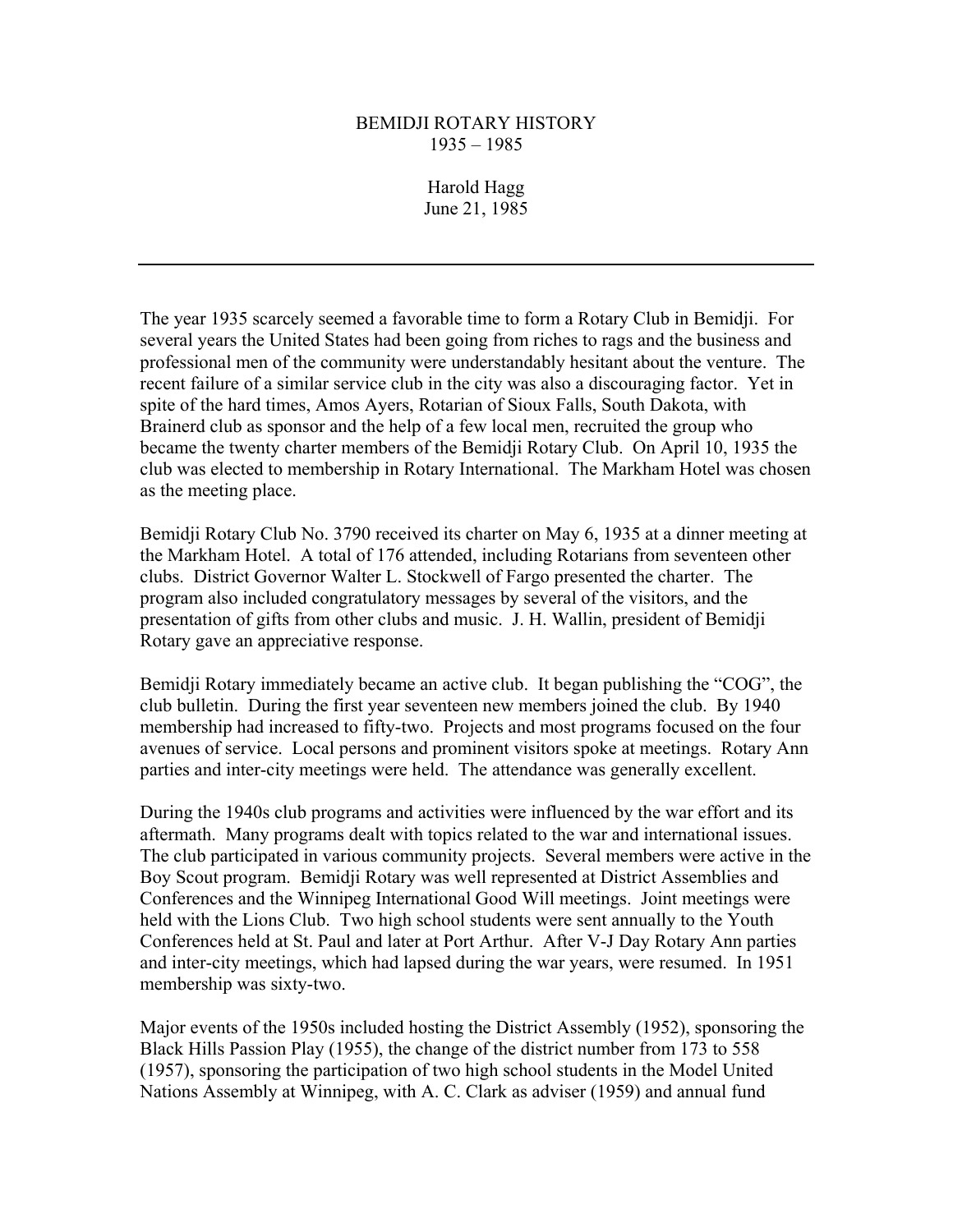raising projects for the Salvation Army in cooperation and friendly rivalry with the Lions Club.

In 1952 Martin Sathre became editor of the "COG" shortly before the death of his father, Elias Sathre who had edited the bulletin almost continuously since the club was organized.

The club had an enviable attendance percentage. One year nine members had perfect attendance. In 1960 eight members were recognized for perfect attendance records ranging from one to fourteen years.

Rotary Ann parties, picnics, inter-city meetings and the Winnipeg Good Will meetings offered a full round of social activities. Joint meetings with the Lions were frequent.

Two parties marked the  $25<sup>th</sup>$  anniversary of the club in 1960. The Rotary Ann dinner on March 28 provided and evening of fun and entertainment. The club observance was held on April 11 with 127 Rotarians present, including delegations from twelve other clubs. With President Lowell Bjella presiding, the program featured an address by District Governor elect Ralph Bird. Bill Bender led group singing with Don Stubbins at the piano.

Through the years, several club activities and projects have become traditions. Each year two Bemidji High School students participate in the Model United Nations Assembly in Winnipeg. The annual International Good Will Meeting at Winnipeg attracts a number of Bemidji Rotarians and Rotary Anns. There is a special birthday table each month for members whose birthdays fall during that month. The Christmas Concert by the Bemidji High School choir with the Rotary Anns as guests is a special yearly program. The lively group singing, led by Bill Bender for many years and then John Yourd with Don Stubbins as piano accompanist, and the rousing "Hello Song" have become widely known throughout the area.

From time to time club members have served on District committees and projects. J. W. Smith was a District Governor nominee but did not live to assume the office.

Bemidji Rotary was host to the District Conference on May 3, 4, 5, 1979. The welcoming festivities, the informative plenary sessions, the Governor's Ball and Banquet, the Rotary Ann events and the Memorial Service highlighted a most successful conference. District Governor Miles Rowe, Club President Bob Welle, general cochairmen Ron Hermann and Daryl Knoer and other committee members arranged the conference.

The club has regularly given assistance and support to numerous projects and voluntary organizations for the betterment of the community and the life of its people. In recent years, "Radio Day" has been a successful annual fund-raising project. In cooperation with station KBUN, members sell advertising and serve as announcers on the designated day. Rotary information is also part of the broadcast program.